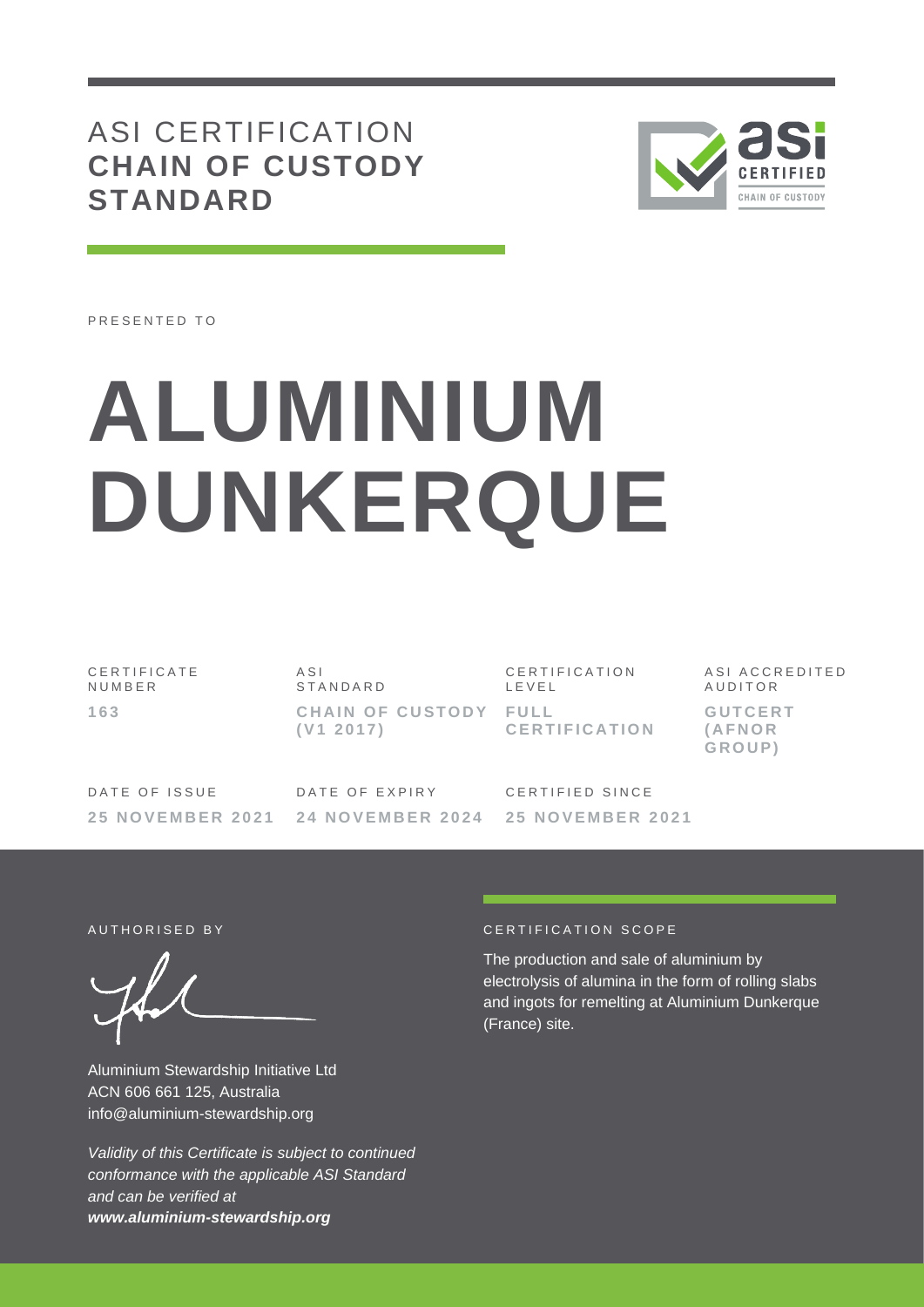## SUMMARY AUDIT REPORT **CHAIN OF CUSTODY STANDARD**

## **OVERVIEW**

| MEMBER NAME                | Aluminium Dunkerque SAS                                                                                                                                                                                                                                                |
|----------------------------|------------------------------------------------------------------------------------------------------------------------------------------------------------------------------------------------------------------------------------------------------------------------|
| ENTITY NAME                | Aluminium Dunkerque                                                                                                                                                                                                                                                    |
| CERTIFICATION<br>SCOPE     | The production and sale of aluminium by electrolysis of alumina in the form<br>of rolling slabs and ingots for remelting at Aluminium Dunkerque (France)<br>site.                                                                                                      |
| SUPPLY CHAIN<br>ACTIVITIES | <b>Aluminium Smelting</b><br>Casthouses<br>$\bullet$                                                                                                                                                                                                                   |
| ASI STANDARD               | Chain of Custody Standard V1                                                                                                                                                                                                                                           |
| AUDIT TYPE                 | <b>Initial Certification Audit</b>                                                                                                                                                                                                                                     |
| AUDIT FIRM                 | <b>GUTcert (AFNOR Group)</b>                                                                                                                                                                                                                                           |
| AUDIT DATE                 | 18 - 22 October 2021                                                                                                                                                                                                                                                   |
| AUDIT REPORT<br>SUBMISSION | 4 November 2021                                                                                                                                                                                                                                                        |
| AUDIT SCOPE                | The audit scope covered the Aluminium Dunkerque facility including the<br>smelter and the casthouse based in Dunkerque. The production and sale<br>of aluminium by electrolysis of alumina in the form of rolling slabs and<br>ingots for remelting at Dunkerque site. |
|                            | Supply chain activities included in the audit scope:                                                                                                                                                                                                                   |
|                            | <b>Aluminium Smelting</b><br>$\bullet$                                                                                                                                                                                                                                 |
|                            | Casthouses                                                                                                                                                                                                                                                             |
|                            | All applicable criteria in the ASI Chain of Custody Standard were included<br>in the audit scope.                                                                                                                                                                      |
| AUDIT<br>OUTCOME           | Certification                                                                                                                                                                                                                                                          |
| AUDIT<br>METHODOLOGY       | The Auditors confirm that:                                                                                                                                                                                                                                             |
| <b>DECLARATION</b>         | The information provided by the Entity is true and accurate to the best<br>M<br>knowledge of the Auditor(s) preparing this report.                                                                                                                                     |
|                            | The findings are based on verified Objective Evidence relevant to the<br>M<br>time period for the Audit, traceable and unambiguous.                                                                                                                                    |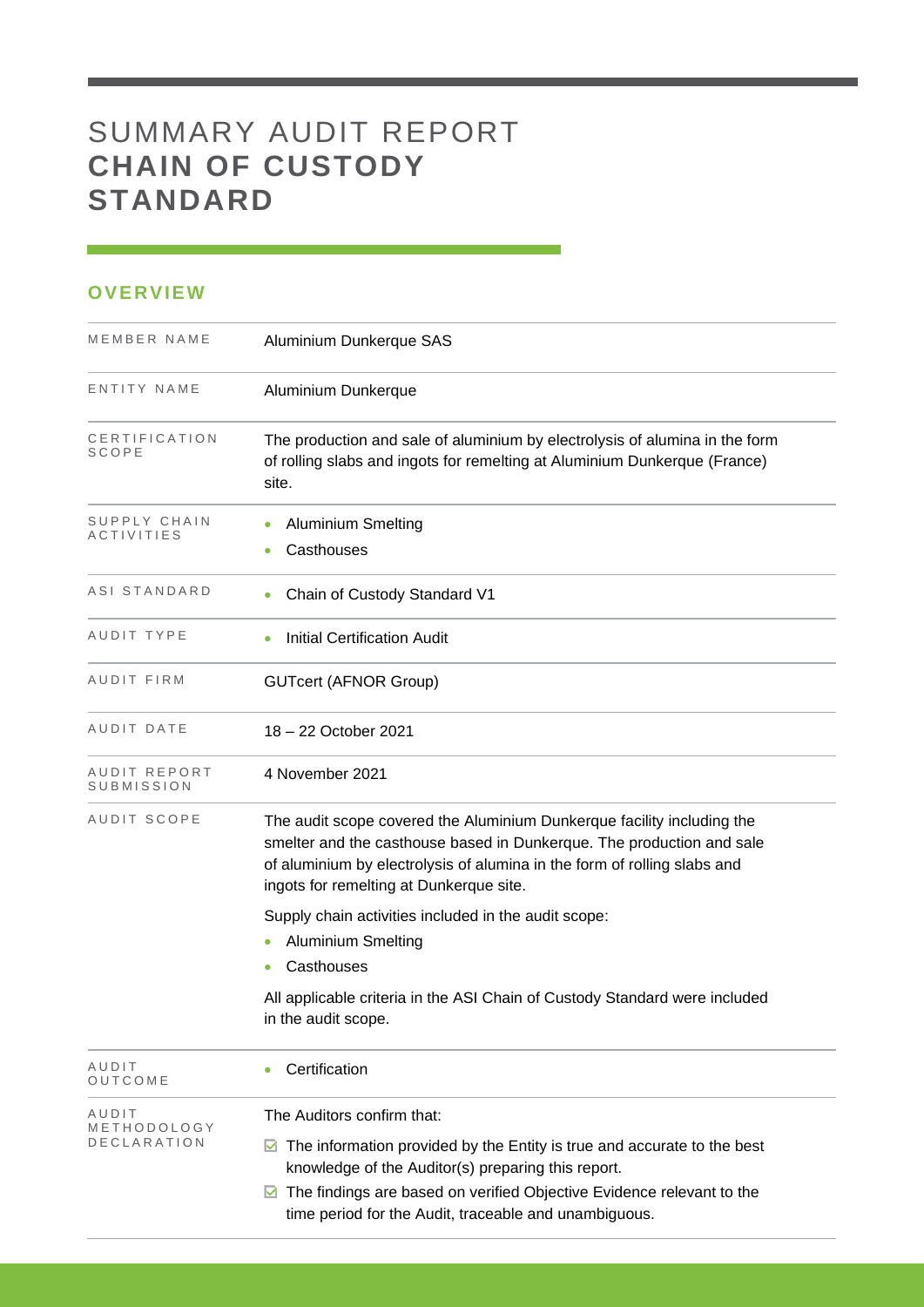|                         | The Audit Scope and audit methodology are sufficient to establish<br>M<br>confidence that the findings are indicative of the performance of the<br>Entity's defined Certification Scope. |
|-------------------------|------------------------------------------------------------------------------------------------------------------------------------------------------------------------------------------|
|                         | $\triangleright$ The Auditor(s) have acted in a manner deemed ethical, truthful, accurate<br>professional, independent and objective.                                                    |
| CERTIFICATION<br>PERIOD | 25 November 2021 – 24 November 2024                                                                                                                                                      |
| NEXT AUDIT<br>TYPE      | Surveillance Audit                                                                                                                                                                       |
| NEXT AUDIT<br>DUE DATE  | 24 May 2023                                                                                                                                                                              |
| CERTIFICATION<br>NUMBER | 163                                                                                                                                                                                      |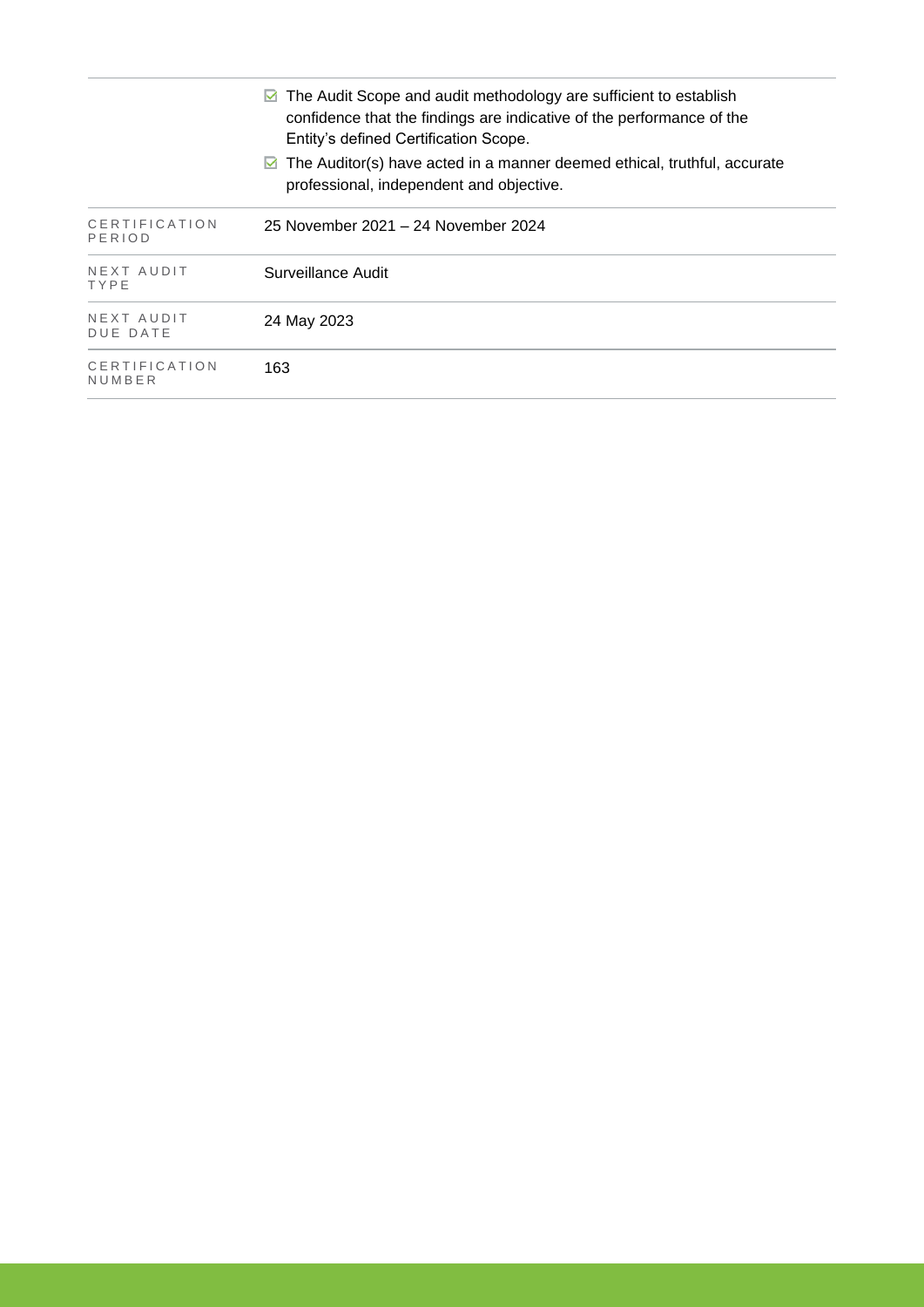## **SUMMARY OF FINDINGS**

| <b>CRITERION</b>                              | RATING      | COMMENT                                                                                                                                                                                                                                                                                                                                                                                        |  |
|-----------------------------------------------|-------------|------------------------------------------------------------------------------------------------------------------------------------------------------------------------------------------------------------------------------------------------------------------------------------------------------------------------------------------------------------------------------------------------|--|
| MANAGEMENT SYSTEM AND RESPONSIBILITIES        |             |                                                                                                                                                                                                                                                                                                                                                                                                |  |
| 1.1 ASI membership                            | Conformance | The Entity is an ASI Member committed to<br>complying with ASI's membership obligations and<br>the ASI Complaints Mechanism, see:<br>https://aluminium-stewardship.org/about-asi/asi-<br>members/liberty-aluminium<br>The Entity is in the Production and Transformation<br>class and is also certified to the ASI Performance<br>Standard.                                                    |  |
| 1.2 Management system                         | Conformance | The Entity has implemented a Management System<br>that addresses all applicable requirements of the<br>ASI Chain of Custody Standard. Responsibilities<br>and processes are well defined in the Management<br>System. Resources are provided to ensure its<br>implementation.                                                                                                                  |  |
| 1.3 Management system reviews                 | Conformance | The Entity performs an annual management review<br>including the ASI Chain of Custody Standard<br>requirements, to review and improve the<br>Management System and identify areas of non-<br>conformance. The first review was performed in<br>September 2021.                                                                                                                                 |  |
| 1.4 Management representative                 | Conformance | The Entity has nominated a Management<br>Representative to have overall responsibility and<br>authority for the Entity's conformance with all<br>applicable requirements of the ASI Chain of<br>Custody Standard.                                                                                                                                                                              |  |
| 1.5 Training                                  | Conformance | The Entity has established and implemented<br>communications and training measures that make<br>relevant personnel aware of and competent in their<br>responsibilities under the ASI Chain of Custody<br>Standard.<br>Adequate training is provided to relevant personnel.<br>Interviews during the audit confirmed awareness<br>and competence in the requirements for relevant<br>personnel. |  |
| 1.6 Record keeping                            | Conformance | The Entity has implemented a procedure to<br>maintain up-to-date records covering all applicable<br>requirements of the ASI Chain of Custody<br>Standard. According to this procedure, records are<br>kept for a minimum of five years. All records<br>requested during the audit were made available.                                                                                         |  |
| 1.7a Reporting to ASI (Inputs and<br>Outputs) | Conformance | The Entity has implemented a procedure to<br>periodically report information to the ASI<br>Secretariat, within three months after the end of                                                                                                                                                                                                                                                   |  |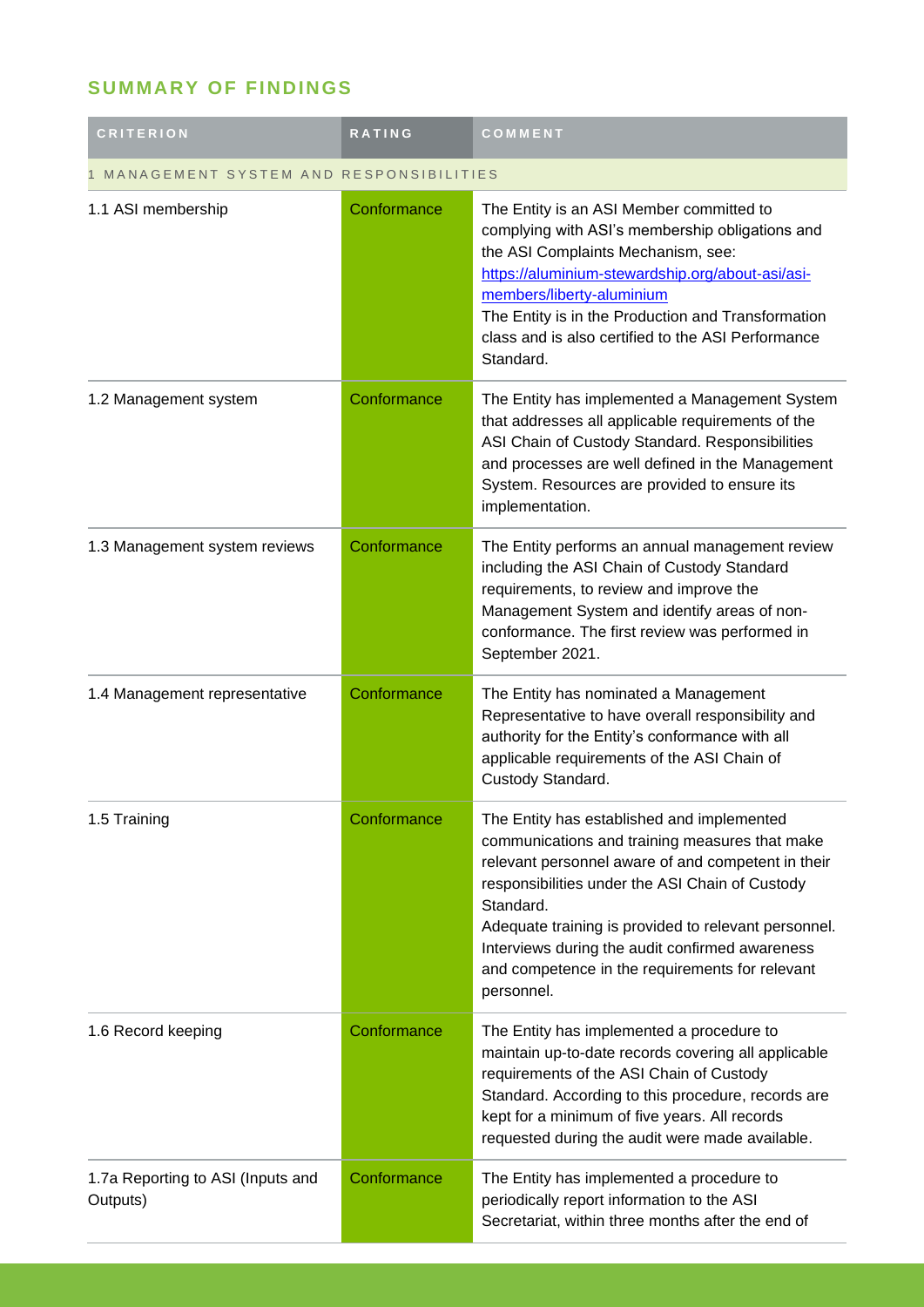| <b>CRITERION</b>                                       | <b>RATING</b>  | COMMENT                                                                                                                                                                                                                                                                                                                                                                                                                                                                                                                              |
|--------------------------------------------------------|----------------|--------------------------------------------------------------------------------------------------------------------------------------------------------------------------------------------------------------------------------------------------------------------------------------------------------------------------------------------------------------------------------------------------------------------------------------------------------------------------------------------------------------------------------------|
|                                                        |                | each calendar year. Reporting of Input and Output<br>Quantities of CoC Materials over the calendar year<br>is included within the procedure.<br>As there had been no sourcing or transfer of CoC<br>Material at the time of the Certification Audit, the<br>effectiveness of this communication will be<br>assessed at the next Surveillance Audit.                                                                                                                                                                                  |
| 1.7b Reporting to ASI (Input<br>Percentage)            | Conformance    | The Entity has implemented a procedure to<br>periodically report information to the ASI<br>Secretariat, within three months after the end of<br>each calendar year. Reporting of Input Percentage<br>over the calendar year is included within the<br>procedure.<br>As there had been no sourcing or transfer of CoC<br>Material at the time of the Certification Audit, the<br>effectiveness of this communication will be<br>assessed at the next Surveillance Audit.                                                              |
| 1.7c Reporting to ASI (Positive<br>Balance)            | Conformance    | The Entity has implemented a procedure to<br>periodically report information to the ASI<br>Secretariat, within three months after the end of<br>each calendar year. Reporting of the maximum<br>Positive Balance in the calendar year is carried over<br>to the subsequent Material Accounting Period.<br>As there had been no sourcing or transfer of CoC<br>Material at the time of the Certification Audit, the<br>effectiveness of this communication will be<br>assessed at the next Surveillance Audit.                        |
| 1.7d Reporting to ASI (Internal<br>Overdraw)           | Conformance    | The Entity has implemented a procedure to<br>periodically report information to the ASI<br>Secretariat, within three months after the end of<br>each calendar year. Reporting of maximum Internal<br>Overdraw within the calendar year and the<br>percentage of Input Quantity of CoC Material this<br>represents is defined.<br>As there had been no sourcing or transfer of CoC<br>Material at the time of the Certification Audit, the<br>effectiveness of this communication will be<br>assessed at the next Surveillance Audit. |
| 1.7e Reporting to ASI (Eligible<br>Scrap)              | Not Applicable | This Criterion is not applicable, as the Entity is<br>currently not engaged in Aluminium Re-<br>melting/Refining activities.                                                                                                                                                                                                                                                                                                                                                                                                         |
| 1.7f Reporting to ASI (ASI Credits<br>from Casthouses) | Not Applicable | This Criterion is not applicable as the Entity does<br>not intend to use the Market Credit System for the<br>time being.                                                                                                                                                                                                                                                                                                                                                                                                             |
| 1.7g Reporting to ASI (ASI Credits<br>purchased)       | Not Applicable | This Criterion is not applicable as the Entity is not a<br>Post-Casthouse Entity and does not intend to use<br>the Market Credit System.                                                                                                                                                                                                                                                                                                                                                                                             |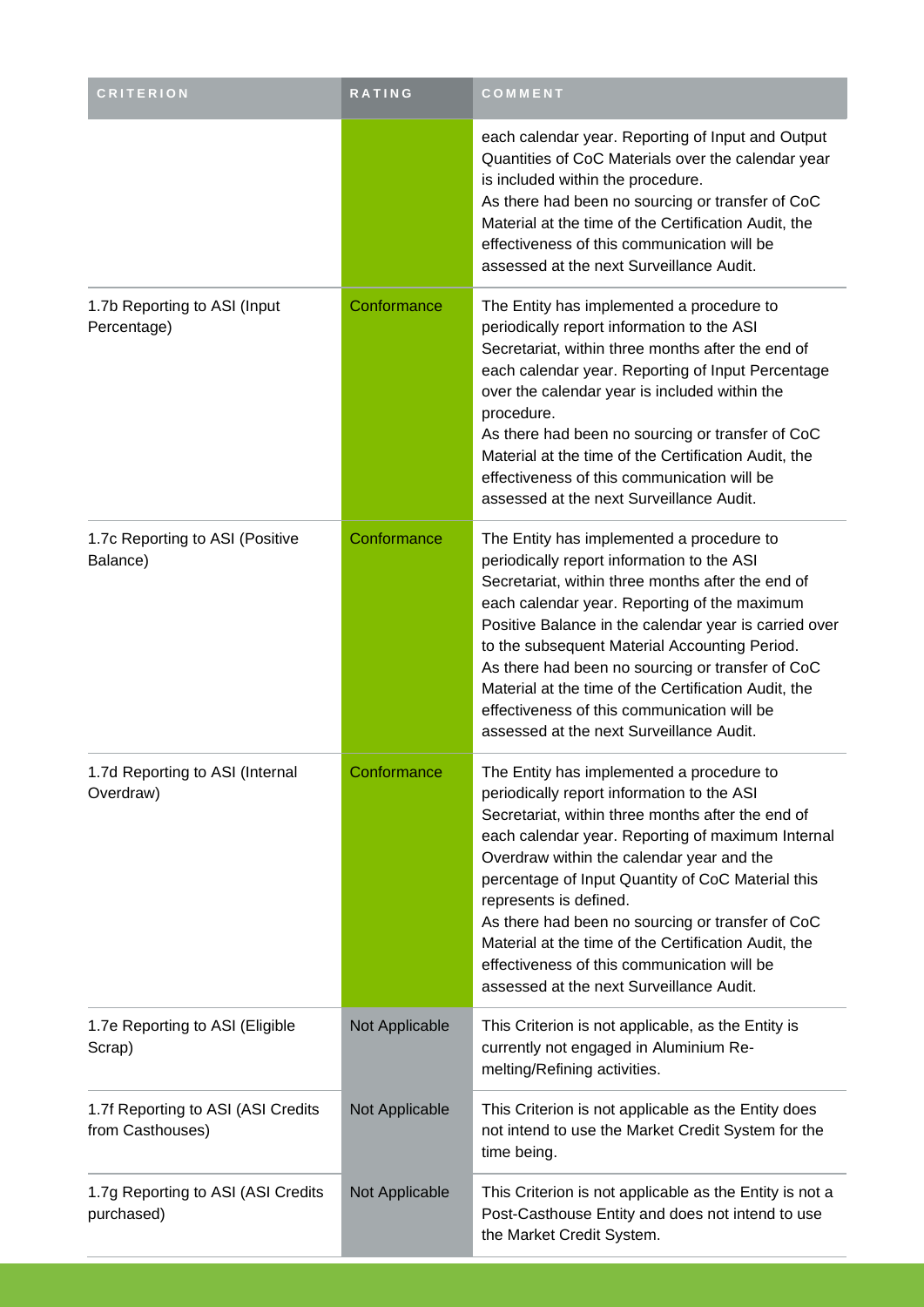| <b>CRITERION</b>                                                 | <b>RATING</b>  | COMMENT                                                                                    |  |
|------------------------------------------------------------------|----------------|--------------------------------------------------------------------------------------------|--|
| 2 OUTSOURCING CONTRACTORS                                        |                |                                                                                            |  |
| 2.1 Outsourcing Contractors in<br><b>CoC Certification Scope</b> | Not Applicable | No Outsourcing Contractors are included within the<br><b>Entity's Certification Scope.</b> |  |
| 2.2a Control of CoC Material                                     | Not Applicable | No Outsourcing Contractors are included within the<br><b>Entity's Certification Scope.</b> |  |
| 2.2b No further outsourcing                                      | Not Applicable | No Outsourcing Contractors are included within the<br><b>Entity's Certification Scope.</b> |  |
| 2.2c Risk assessment                                             | Not Applicable | No Outsourcing Contractors are included within the<br><b>Entity's Certification Scope.</b> |  |
| 2.3 Output Quantity                                              | Not Applicable | No Outsourcing Contractors are included within the<br><b>Entity's Certification Scope.</b> |  |
| 2.4 Verification and record-keeping                              | Not Applicable | No Outsourcing Contractors are included within the<br><b>Entity's Certification Scope.</b> |  |
| 2.5 Error management                                             | Not Applicable | No Outsourcing Contractors are included within the<br>Entity's Certification Scope.        |  |

#### 3 PRIMARY ALUMINIUM: CRITERIA FOR ASI BAUXITE, ASI ALUMINA AND ASI LIQUID **METAL**

| 3.1a CoC Certification Scope -<br><b>Bauxite Mining</b>                | Not Applicable | This Criterion is not applicable to the Entity's<br>Certification Scope.                                                                                                                                                      |
|------------------------------------------------------------------------|----------------|-------------------------------------------------------------------------------------------------------------------------------------------------------------------------------------------------------------------------------|
| 3.1b ASI Performance Standard -<br><b>Bauxite Mining</b>               | Not Applicable | This Criterion is not applicable to the Entity's<br>Certification Scope.                                                                                                                                                      |
| 3.2a CoC Certification Scope -<br>Alumina Refining                     | Not Applicable | This Criterion is not applicable to the Entity's<br>Certification Scope.                                                                                                                                                      |
| 3.2b ASI Performance Standard -<br>Alumina Refining                    | Not Applicable | This Criterion is not applicable to the Entity's<br>Certification Scope.                                                                                                                                                      |
| 3.3a CoC Certification Scope -<br><b>Aluminium Smelting</b>            | Conformance    | ASI Liquid Metal is produced from the Entity's<br>Smelter which is in the Entity's CoC Certification<br>Scope and certified against the ASI Performance<br>Standard.                                                          |
| 3.3b ASI Performance Standard -<br><b>Aluminium Smelting</b>           | Conformance    | ASI Liquid Metal is produced from the Entity's<br>Smelter which is in the Entity's CoC Certification<br>Scope and certified against the ASI Performance<br>standard, see:<br>https://www.aluminiumdunkerque.fr/certifications |
| 4 RECYCLED ALUMINIUM: CRITERIA FOR ELIGIBLE SCRAP AND ASI LIQUID METAL |                |                                                                                                                                                                                                                               |
| 4.1a CoC Certification Scope -<br>Aluminium Re-Melting/Refining        | Not Applicable | This Criterion is not applicable to the Entity's<br>Certification Scope.                                                                                                                                                      |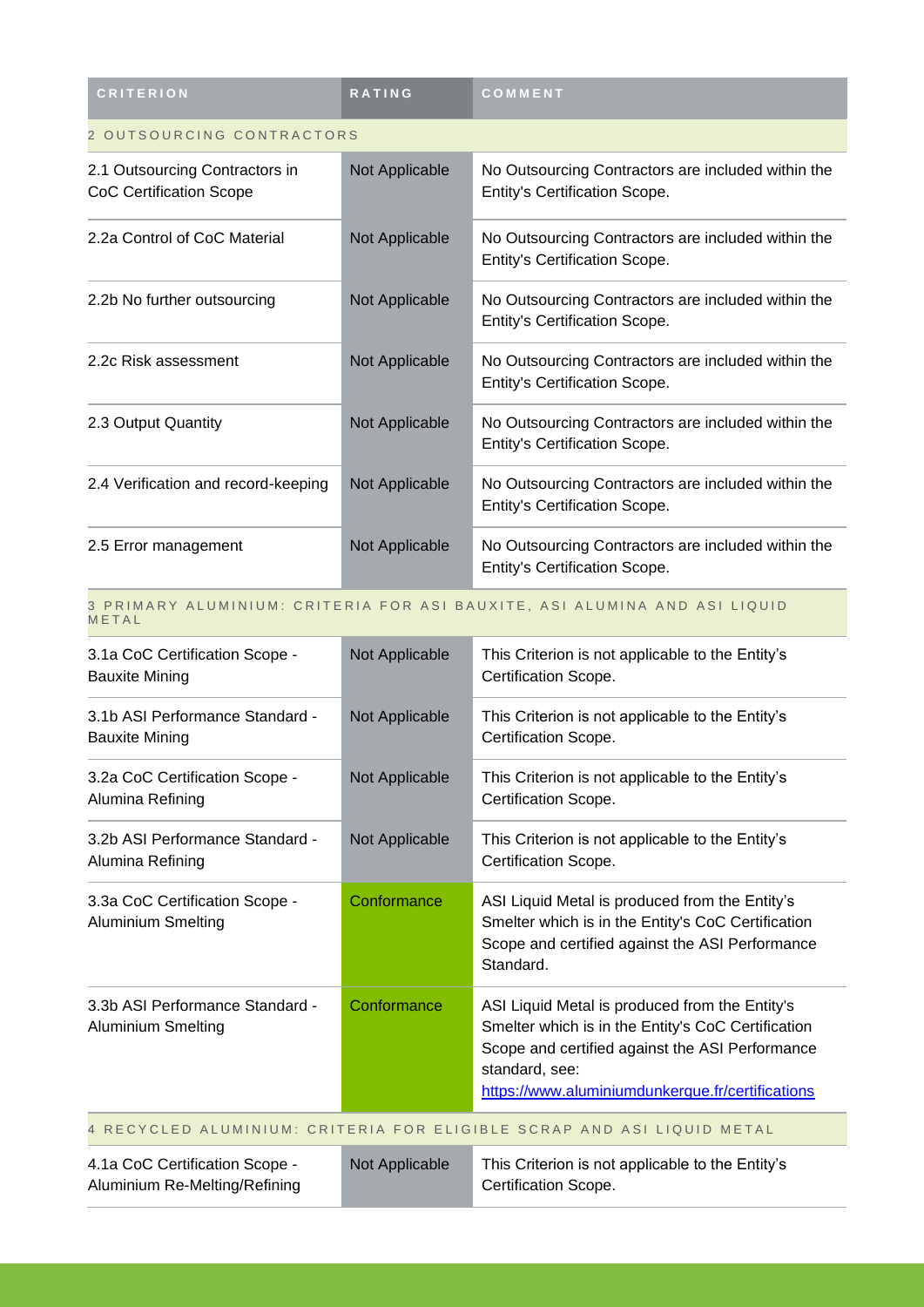| <b>CRITERION</b>                                                 | <b>RATING</b>  | COMMENT                                                                  |
|------------------------------------------------------------------|----------------|--------------------------------------------------------------------------|
| 4.1b ASI Performance Standard -<br>Aluminium Re-Melting/Refining | Not Applicable | This Criterion is not applicable to the Entity's<br>Certification Scope. |
| 4.2a Pre-Consumer Scrap and<br><b>Dross</b>                      | Not Applicable | This Criterion is not applicable to the Entity's<br>Certification Scope. |
| 4.2b Post-Consumer Scrap                                         | Not Applicable | This Criterion is not applicable to the Entity's<br>Certification Scope. |
| 4.3a Supplier records                                            | Not Applicable | This Criterion is not applicable to the Entity's<br>Certification Scope. |
| 4.3b Cash payments                                               | Not Applicable | This Criterion is not applicable to the Entity's<br>Certification Scope. |
| 5 CASTHOUSES: CRITERIA FOR ASI ALUMINIUM                         |                |                                                                          |
| 5.12 CoC Certification Scope -                                   | Conformance    | ASI Aluminium is produced from Casthouses of the                         |

| 5.1a CoC Certification Scope -<br>Casthouses  | Conformance | ASI Aluminium is produced from Casthouses of the<br>Entity, which is within the Entity's Chain of Custody<br>Certification Scope.                                                                                                                                                                                  |
|-----------------------------------------------|-------------|--------------------------------------------------------------------------------------------------------------------------------------------------------------------------------------------------------------------------------------------------------------------------------------------------------------------|
| 5.1b ASI Performance Standard -<br>Casthouses | Conformance | ASI Aluminium is produced from Casthouses of the<br>Entity, which is within the Entity's ASI Performance<br><b>Standard Certification Scope, see:</b><br>https://www.aluminiumdunkerque.fr/certifications                                                                                                          |
| 5.2 Casthouse Products                        | Conformance | The Material Accounting System of the Entity has<br>systems in place to ensure a unique identification<br>system of slabs/ingots, supported by the ERP<br>(enterprise resource planning) and production<br>systems, and can be linked to the Input Quantity of<br>CoC Material for the Material Accounting Period. |

### 6 POST-CASTHOUSE: CRITERIA FOR ASI ALUMINIUM

| 6.1a CoC Certification Scope -<br>Post-Casthouse  | Not Applicable | This Criterion is not applicable to the Entity's<br>Certification Scope. |
|---------------------------------------------------|----------------|--------------------------------------------------------------------------|
| 6.1b ASI Performance Standard -<br>Post-Casthouse | Not Applicable | This Criterion is not applicable to the Entity's<br>Certification Scope. |
| 6.1c Sourcing ASI Aluminium                       | Not Applicable | This Criterion is not applicable to the Entity's<br>Certification Scope. |

## 7 DUE DILIGENCE FOR NON-COC INPUTS AND RECYCLABLE SCRAP MATERIAL

| 7.1a Responsible sourcing policy<br>(anti-corruption) | Conformance | The Entity has implemented a responsible sourcing<br>policy covering environmental, social and<br>governance issues, including a Code of Conduct, a<br>Purchasing Policy and a Sustainable Procurement<br>Charter. The Purchasing Policy and the Sustainable<br>Procurement Charter are available in English and<br>French at:<br>https://www.aluminiumdunkerque.fr/fournisseurs |
|-------------------------------------------------------|-------------|----------------------------------------------------------------------------------------------------------------------------------------------------------------------------------------------------------------------------------------------------------------------------------------------------------------------------------------------------------------------------------|
|                                                       |             |                                                                                                                                                                                                                                                                                                                                                                                  |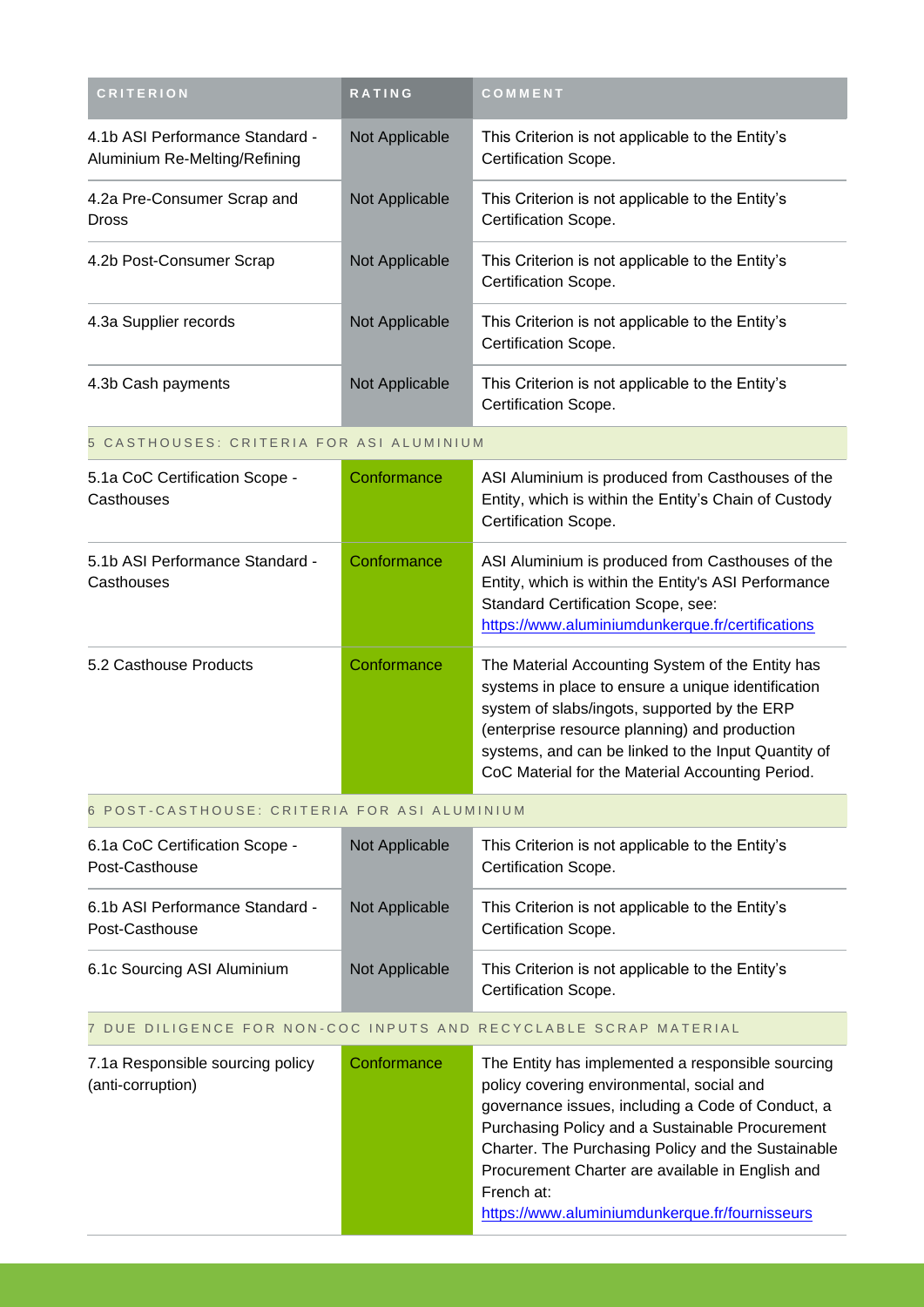| <b>CRITERION</b>                                                               | RATING      | COMMENT                                                                                                                                                                                                                                                                                                                                                                                                                                                                                                                                                                                                                                                                              |
|--------------------------------------------------------------------------------|-------------|--------------------------------------------------------------------------------------------------------------------------------------------------------------------------------------------------------------------------------------------------------------------------------------------------------------------------------------------------------------------------------------------------------------------------------------------------------------------------------------------------------------------------------------------------------------------------------------------------------------------------------------------------------------------------------------|
|                                                                                |             | These documents address anti-corruption,<br>responsible sourcing, human rights due diligence<br>and conflict-affected and high-risk areas, among<br>other issues.<br>The Entity has communicated its Code of Conduct<br>and Sustainable Procurement Charter to suppliers<br>of Non-CoC Material.                                                                                                                                                                                                                                                                                                                                                                                     |
| 7.1b Responsible sourcing policy<br>(responsible sourcing)                     | Conformance | The Entity has implemented a responsible sourcing<br>policy covering environmental, social and<br>governance issues, including a Code of Conduct, a<br>Purchasing Policy and a Sustainable Procurement<br>Charter. The Purchasing Policy and the Sustainable<br>Procurement Charter are available in English and<br>French at:<br>https://www.aluminiumdunkerque.fr/fournisseurs<br>These documents address anti-corruption,<br>responsible sourcing, human rights due diligence<br>and conflict-affected and high-risk areas, among<br>other issues.<br>The Entity has communicated its Code of Conduct<br>and Sustainable Procurement Charter to suppliers<br>of Non-CoC Material. |
| 7.1c Responsible sourcing policy<br>(human rights due diligence)               | Conformance | The Entity has implemented a responsible sourcing<br>policy covering environmental, social and<br>governance issues, including a Code of Conduct, a<br>Purchasing Policy and a Sustainable Procurement<br>Charter. The Purchasing Policy and the Sustainable<br>Procurement Charter are available in English and<br>French at:<br>https://www.aluminiumdunkerque.fr/fournisseurs<br>These documents address anti-corruption,<br>responsible sourcing, human rights due diligence<br>and conflict-affected and high-risk areas, among<br>other issues.<br>The Entity has communicated its Code of Conduct<br>and Sustainable Procurement Charter to suppliers<br>of Non-CoC Material. |
| 7.1d Responsible sourcing policy<br>(conflict affected and high risk<br>areas) | Conformance | The Entity has implemented a responsible sourcing<br>policy covering environmental, social and<br>governance issues, including a Code of Conduct, a<br>Purchasing Policy and a Sustainable Procurement<br>Charter. The Purchasing Policy and the Sustainable<br>Procurement Charter are available in English and<br>French at:<br>https://www.aluminiumdunkerque.fr/fournisseurs<br>These documents address anti-corruption,<br>responsible sourcing, human rights due diligence<br>and conflict-affected and high-risk areas, among<br>other issues.                                                                                                                                |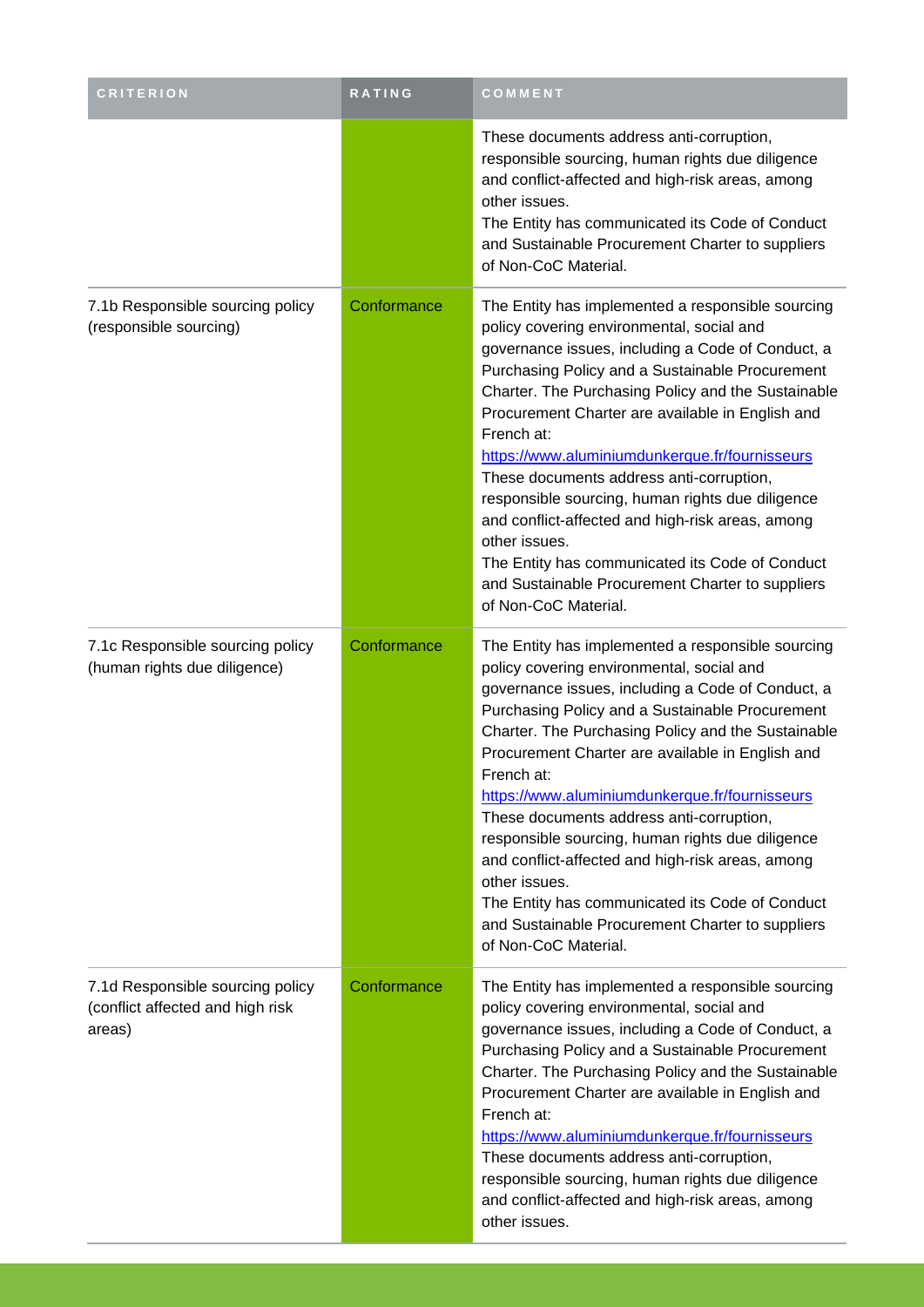| <b>CRITERION</b>                                        | RATING         | COMMENT                                                                                                                                                                                                                                                                                                                                                                                                                                                                                                                                                                                                  |
|---------------------------------------------------------|----------------|----------------------------------------------------------------------------------------------------------------------------------------------------------------------------------------------------------------------------------------------------------------------------------------------------------------------------------------------------------------------------------------------------------------------------------------------------------------------------------------------------------------------------------------------------------------------------------------------------------|
|                                                         |                | The Entity has communicated its Code of Conduct<br>and Sustainable Procurement Charter to suppliers<br>of Non-CoC Material.                                                                                                                                                                                                                                                                                                                                                                                                                                                                              |
| 7.2 Risk assessment                                     | Conformance    | The Entity has assessed and documented the risks<br>of non-compliance with its responsible sourcing<br>policy for its Non-CoC Material suppliers. There is<br>no current need for a risk mitigation plan.                                                                                                                                                                                                                                                                                                                                                                                                |
| 7.3 Complaints mechanism                                | Conformance    | The Entity has established an appropriate<br>Complaints Resolution Mechanism through various<br>procedures and tools (such as intranet, website).<br>External parties can raise their concerns about non-<br>compliance with the responsible sourcing policy<br>through the Contact page of the Entity's website:<br>https://www.aluminiumdunkerque.fr/contact-<br>aluminium-dunkerque                                                                                                                                                                                                                   |
| 8 MASS BALANCE SYSTEM:                                  |                | COC MATERIAL AND ASI ALUMINIUM                                                                                                                                                                                                                                                                                                                                                                                                                                                                                                                                                                           |
| 8.1 Material Accounting System                          | Conformance    | The Entity has built upon its ERP (Enterprise<br>Resource Planning) software to implement a<br>Material Accounting System, with specific<br>instructions to record Input and Output Quantity of<br>CoC and Non-CoC Material, by mass. As there had<br>been no sourcing or transfer of CoC Material at the<br>time of this Certification Audit, only simulations of<br>the Material Accounting System were performed<br>before and during the audit. Whilst the results were<br>satisfactory, the effectiveness of this Material<br>Accounting System will be assessed at the next<br>Surveillance Audit. |
| 8.2a Post-Consumer Scrap                                | Not Applicable | This Criterion is not applicable to the Entity's<br>Certification Scope.                                                                                                                                                                                                                                                                                                                                                                                                                                                                                                                                 |
| 8.2b Pre-Consumer Scrap (total)                         | Not Applicable | This Criterion is not applicable to the Entity's<br>Certification Scope.                                                                                                                                                                                                                                                                                                                                                                                                                                                                                                                                 |
| 8.2c Pre-Consumer Scrap (Eligible<br>Scrap)             | Not Applicable | This Criterion is not applicable to the Entity's<br>Certification Scope.                                                                                                                                                                                                                                                                                                                                                                                                                                                                                                                                 |
| 8.3 Material Accounting Period                          | Conformance    | The Entity has defined a Material Accounting<br>Period of twelve months (from 01/01 to 31/12), as<br>defined in the general CoC procedure.                                                                                                                                                                                                                                                                                                                                                                                                                                                               |
| 8.4 Input Percentage                                    | Conformance    | As defined in the general CoC procedure, the Entity<br>calculates and records the Input Percentage using<br>the appropriate formula for the given Material<br>Accounting Period. Units for both the numerator<br>and the denominator are the same.                                                                                                                                                                                                                                                                                                                                                       |
| 8.5 Input Percentage (Aluminium<br>Re-Melting/Refining) | Not Applicable | This Criterion is not applicable to the Entity's<br>Certification Scope.                                                                                                                                                                                                                                                                                                                                                                                                                                                                                                                                 |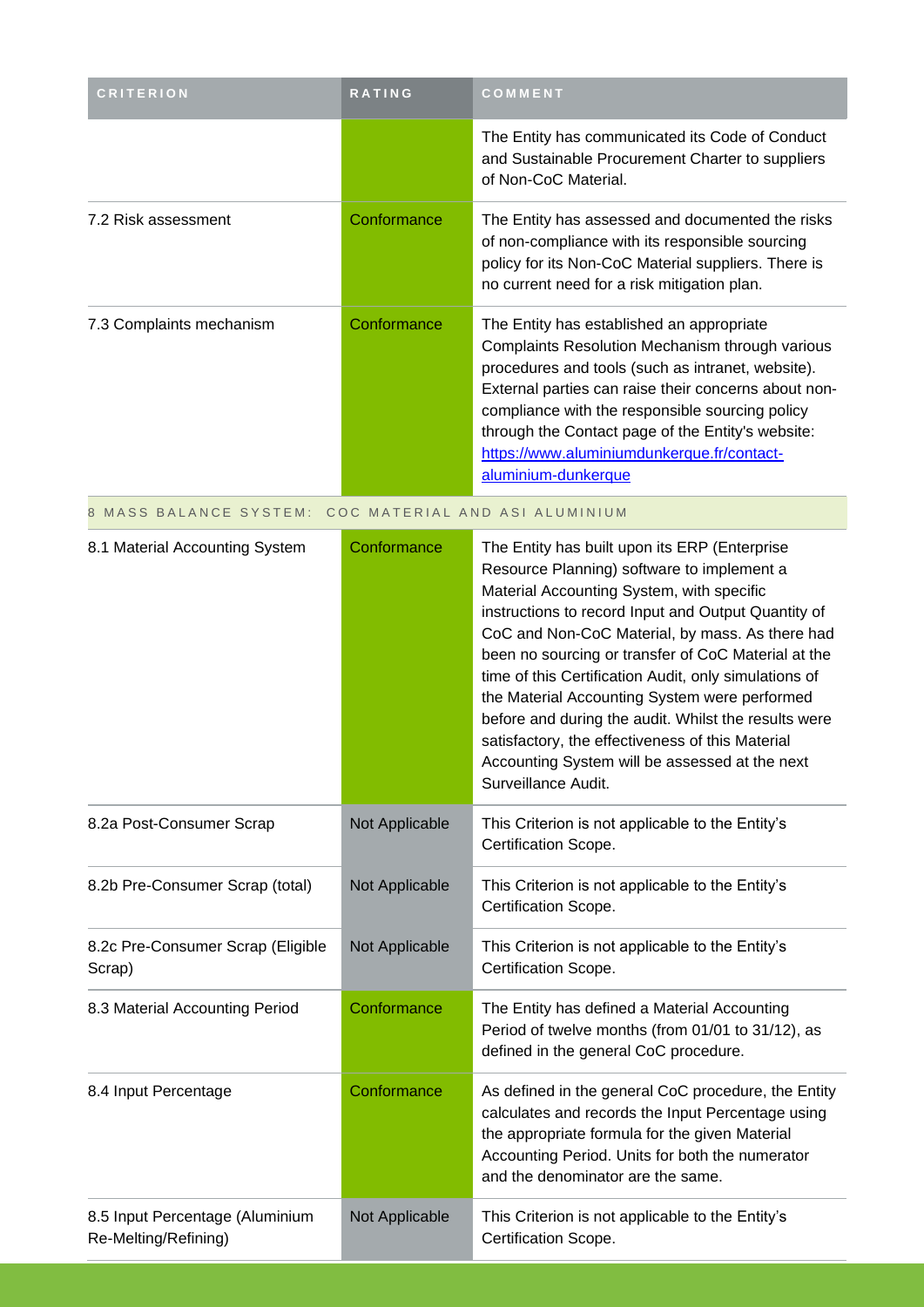| <b>CRITERION</b>                                         | RATING         | COMMENT                                                                                                                                                                                                                                                                                                                                                                                                                                     |
|----------------------------------------------------------|----------------|---------------------------------------------------------------------------------------------------------------------------------------------------------------------------------------------------------------------------------------------------------------------------------------------------------------------------------------------------------------------------------------------------------------------------------------------|
| 8.6 Output Quantity determination                        | Conformance    | As defined in the general CoC procedure and<br>confirmed by the Material Accounting System, the<br>Entity uses the Input Percentage for the Material<br>Accounting Period to determine the Output Quantity<br>of CoC Material, by mass.                                                                                                                                                                                                     |
| 8.7 Output Quantity designation                          | Conformance    | As defined in the general CoC procedure, the Entity<br>has established that the Output Quantity of CoC<br>Material is designated as 100% CoC Material.                                                                                                                                                                                                                                                                                      |
| 8.8 Output Quantity - Pre-<br><b>Consumer Scrap</b>      | Not Applicable | This Criterion is not applicable to the Entity as it<br>does not want to designate Pre-Consumer Scrap as<br>Eligible Scrap.                                                                                                                                                                                                                                                                                                                 |
| 8.9 Outputs not exceed Inputs                            | Conformance    | The Entity has implemented a procedure to check<br>that the total output of CoC Material does not<br>proportionally exceed the Input Percentage as<br>applied to total input of CoC Material over the<br>Material Accounting Period.                                                                                                                                                                                                        |
| 8.10a Internal Overdraws (not<br>exceed 20%)             | Conformance    | The Entity's Material Accounting System is<br>designed to ensure Internal Overdraws do not<br>exceed 20% of total Input Quantity of CoC Material<br>within the Material Accounting Period, in the case of<br>a force majeure situation. A specific rule developed<br>for the Material Accounting System software<br>prevents the Overdraw from exceeding 20%.                                                                               |
| 8.10b Internal Overdraws (not<br>exceed affected amount) | Conformance    | In a force majeure situation, the Entity has defined<br>that the ASI responsible employee would ensure<br>that the Internal Overdraw does not exceed the<br>amount of CoC Material affected by the force<br>majeure situation.                                                                                                                                                                                                              |
| 8.10c Internal Overdraws (period to<br>make up)          | Conformance    | The Entity's Material Accounting System is<br>designed to ensure that, in a force majeure<br>situation, the Internal Overdraw would be made up<br>within the subsequent Material Accounting Period.                                                                                                                                                                                                                                         |
| 8.11a Positive Balance (carry over)                      | Conformance    | The Entity's Material Accounting System is<br>designed to ensure that any carry over of a Positive<br>Balance is clearly identified.                                                                                                                                                                                                                                                                                                        |
| 8.11b Positive Balance (expiry)                          | Conformance    | The Entity's Material Accounting System is<br>designed to ensure that any Positive Balance of<br>output CoC Material at the end of the Material<br>Accounting Period would be carried over to the<br>subsequent period and that any carry over would<br>expire at the end of that period if not drawn down. It<br>is defined in the general CoC procedure and clearly<br>integrated within the Material Accounting System of<br>the Entity. |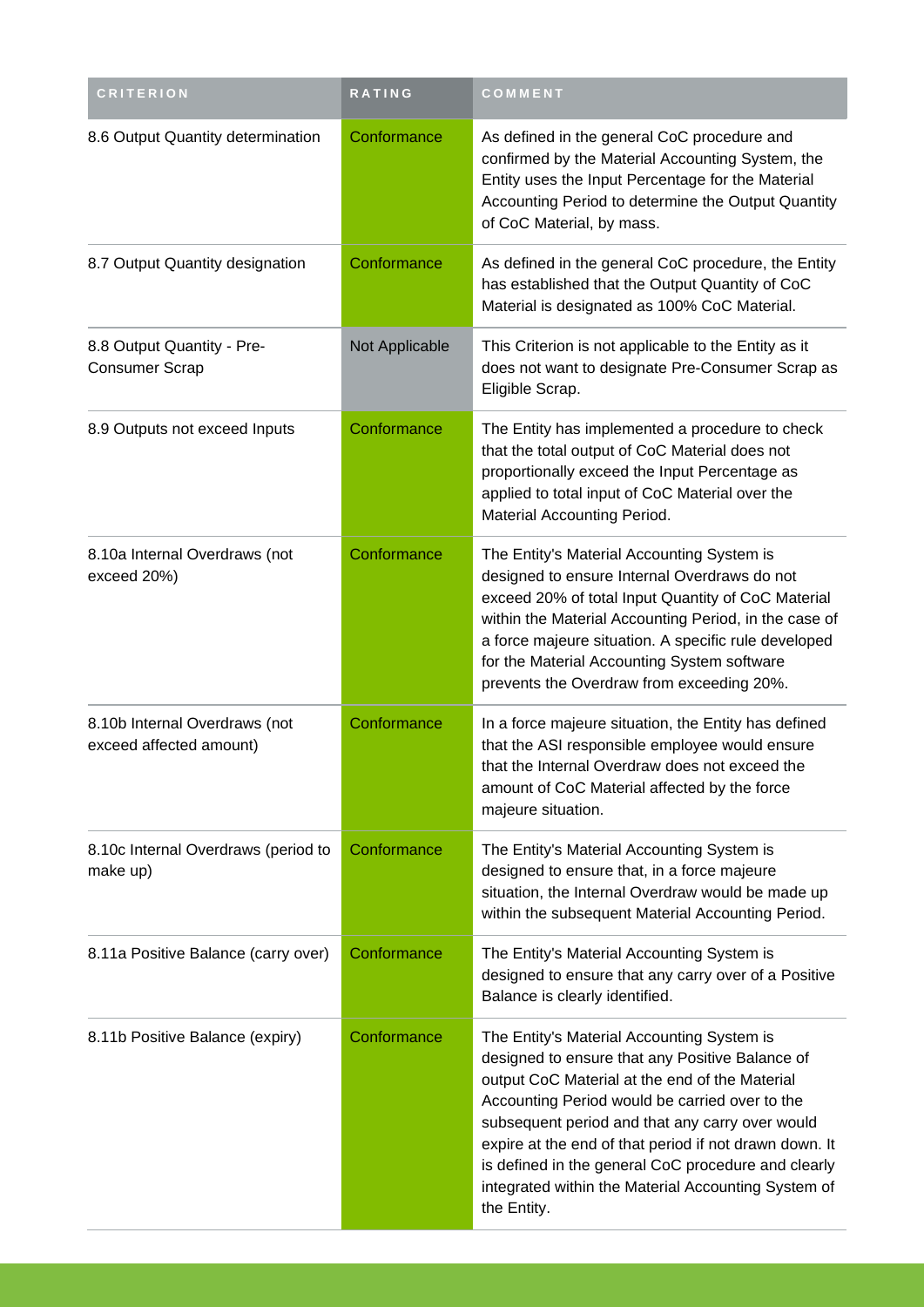| <b>CRITERION</b>                         | RATING         | COMMENT                                                                                                                                                                                                                                                                                                                                                                                                   |  |
|------------------------------------------|----------------|-----------------------------------------------------------------------------------------------------------------------------------------------------------------------------------------------------------------------------------------------------------------------------------------------------------------------------------------------------------------------------------------------------------|--|
| 9 ISSUING COC DOCUMENTS                  |                |                                                                                                                                                                                                                                                                                                                                                                                                           |  |
| 9.1 Shipments and transfers              | Conformance    | The Entity has defined in its general CoC procedure<br>and specific instructions, that every shipment will be<br>accompanied by a specific CoC Document. The<br>template of this CoC Document is available.<br>As there had been no transfer of CoC Material at<br>the time of the Certification Audit, the effectiveness<br>of the CoC Documentation will be assessed at the<br>next Surveillance Audit. |  |
| 9.2a Date of issue                       | Conformance    | The Entity has included the date of issue of the<br>CoC Document, in its CoC Document template.                                                                                                                                                                                                                                                                                                           |  |
| 9.2b Reference number                    | Conformance    | The Entity has included a reference number in the<br>CoC Document template, that can be linked to the<br>Entity's Material Accounting System.                                                                                                                                                                                                                                                             |  |
| 9.2c Issuing Entity                      | Conformance    | The Entity has included the identity, address and<br>CoC Certification number of the Entity issuing the<br>CoC Document in the CoC Document template.                                                                                                                                                                                                                                                     |  |
| 9.2d Receiving customer                  | Conformance    | The Entity has included the identity, address and<br>CoC Certification number (if any) of the customer<br>receiving the CoC Material in the CoC Document<br>template.                                                                                                                                                                                                                                     |  |
| 9.2e Responsible employee                | Conformance    | The Entity has included the name of the<br>responsible employee of the Entity who can verify<br>information in the CoC Document in its CoC<br>Document template.                                                                                                                                                                                                                                          |  |
| 9.2f Conformance statement               | Conformance    | The Entity has included the statement "the<br>information provided in the CoC Document is in<br>conformance with the ASI CoC Standard".in its CoC<br>Document template.                                                                                                                                                                                                                                   |  |
| 9.2g Type of CoC Material                | Conformance    | The Entity has included in its CoC Document<br>template, the type of CoC Material in the shipment.                                                                                                                                                                                                                                                                                                        |  |
| 9.2h Mass of CoC Material                | Conformance    | The Entity has included the mass of CoC Material<br>in the shipment in its CoC Document template                                                                                                                                                                                                                                                                                                          |  |
| 9.2i Mass of total material              | Conformance    | The Entity has included the mass of total Material in<br>the shipment in its CoC Document template                                                                                                                                                                                                                                                                                                        |  |
| 9.3a Sustainability Data (optional)      | Conformance    | The Entity has decided to include the average<br>intensity of GHG emissions of its production of ASI<br>Aluminium in its CoC Document template                                                                                                                                                                                                                                                            |  |
| 9.3b Sustainability Data (passing<br>on) | Not Applicable | This Criterion is not applicable to the Entity's<br>Certification Scope.                                                                                                                                                                                                                                                                                                                                  |  |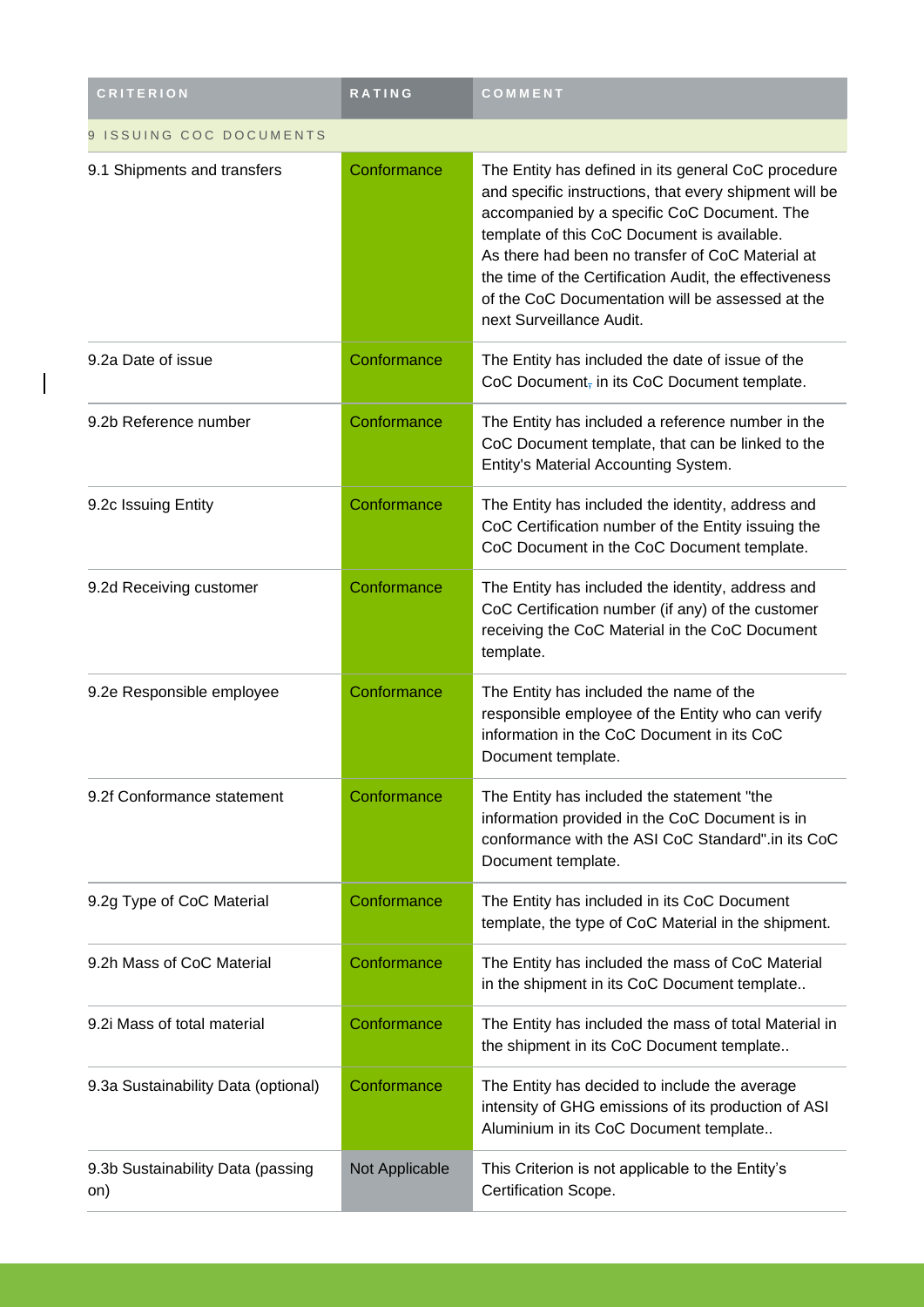| <b>CRITERION</b>                                        | <b>RATING</b>  | COMMENT                                                                                                                                                                                                                                                                                                                                                                            |
|---------------------------------------------------------|----------------|------------------------------------------------------------------------------------------------------------------------------------------------------------------------------------------------------------------------------------------------------------------------------------------------------------------------------------------------------------------------------------|
| 9.3c Post-Casthouse ASI<br><b>Certification status</b>  | Not Applicable | This Criterion is not applicable to the Entity's<br>Certification Scope.                                                                                                                                                                                                                                                                                                           |
| 9.4 Supplementary Information<br>(optional)             | Conformance    | Supplementary Information on the Entity's GHG<br>emissions have been included in the CoC<br>Document.                                                                                                                                                                                                                                                                              |
| 9.5 Response to verification<br>requests                | Conformance    | The Entity has defined the responsibilities and<br>procedures to respond to requests for verification of<br>information in CoC Documents issued by the Entity.                                                                                                                                                                                                                     |
| 9.6 Error management                                    | Conformance    | The Entity has defined procedures, including a<br>specific requalification procedure, to handle errors<br>discovered after CoC Material has been shipped.<br>Any error is analysed to identify causes and<br>improvement actions.                                                                                                                                                  |
| 10 RECEIVING COC DOCUMENTS                              |                |                                                                                                                                                                                                                                                                                                                                                                                    |
| 10.1 Verify required information<br>included            | Conformance    | The Entity has a procedure to verify that all the<br>required information in received CoC Documents<br>has been included.<br>As there had been no sourcing of CoC Material at<br>the time of the Certification Audit, the effectiveness<br>of this verification will be assessed at the next<br>Surveillance Audit.                                                                |
| 10.2 Verify consistency with<br>shipments               | Conformance    | The Entity has a procedure to verify the consistency<br>of received CoC Documents with the accompanying<br>CoC Material prior to recording information in the<br>Material Accounting System.<br>As there had been no sourcing of CoC Material at<br>the time of the Certification Audit, the effectiveness<br>of this practice will be assessed at the next<br>Surveillance Audit. |
| 10.3 Verify supplier CoC<br><b>Certification status</b> | Conformance    | The Entity has defined in the general CoC<br>procedure, a six monthly check of the validity and<br>scope of the supplier's ASI Chain of Custody<br>Certification (for any changes that might affect the<br>status of the supplied CoC Material).                                                                                                                                   |
| 10.4 Error management                                   | Conformance    | The Entity has defined procedures to handle errors<br>discovered after CoC Material has been received.<br>Any error is analysed to identify causes and<br>improvement actions.                                                                                                                                                                                                     |
| 11 MARKET CREDITS SYSTEM:                               | ASI CREDITS    |                                                                                                                                                                                                                                                                                                                                                                                    |
| 11.1a Material Accounting System<br>- allocation        | Not Applicable | This Criterion is not applicable as the Entity does<br>not intend to use the Market Credit System.                                                                                                                                                                                                                                                                                 |
| 11.1b Link to Casthouse Products                        | Not Applicable | This Criterion is not applicable as the Entity does<br>not intend to use the Market Credit System.                                                                                                                                                                                                                                                                                 |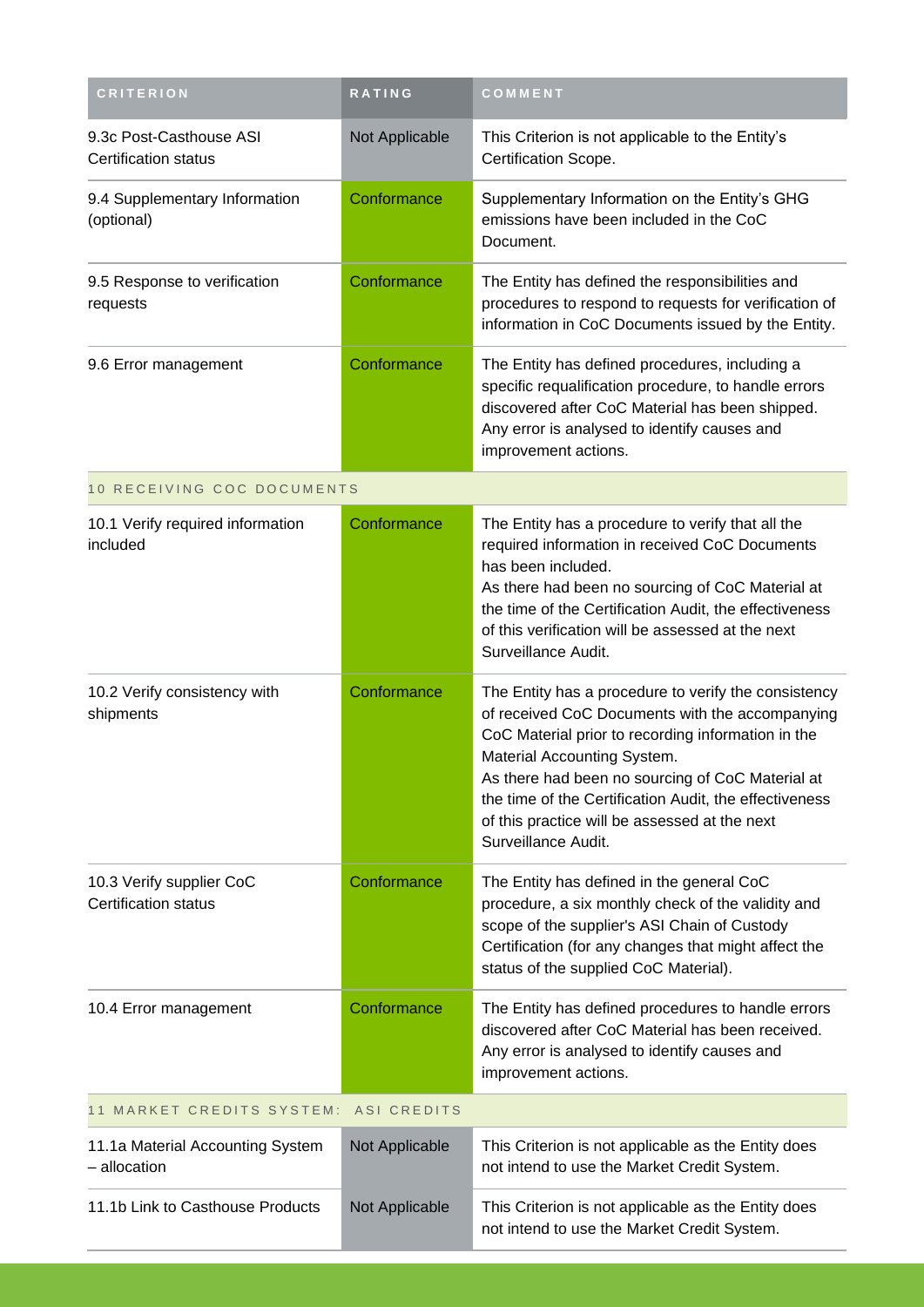| <b>CRITERION</b>                                          | RATING         | COMMENT                                                                                                               |
|-----------------------------------------------------------|----------------|-----------------------------------------------------------------------------------------------------------------------|
| 11.1c No double counting                                  | Not Applicable | This Criterion is not applicable as the Entity does<br>not intend to use the Market Credit System.                    |
| 11.1d No Positive Balance for ASI<br>Credits              | Not Applicable | This Criterion is not applicable as the Entity does<br>not intend to use the Market Credit System.                    |
| 11.2a Date of issue                                       | Not Applicable | This Criterion is not applicable as the Entity does<br>not intend to use the Market Credit System.                    |
| 11.2b Reference number                                    | Not Applicable | This Criterion is not applicable as the Entity does<br>not intend to use the Market Credit.                           |
| 11.2c Issuing Entity                                      | Not Applicable | This Criterion is not applicable as the Entity does<br>not intend to use the Market Credit System.                    |
| 11.2d Receiving Entity                                    | Not Applicable | This Criterion is not applicable as the Entity does<br>not intend to use the Market Credit System.                    |
| 11.2e Conformance statement                               | Not Applicable | This Criterion is not applicable as the Entity does<br>not intend to use the Market Credit System.                    |
| 11.2f ASI Credits statement                               | Not Applicable | This Criterion is not applicable as the Entity does<br>not intend to use the Market Credit.                           |
| 11.2g Quantity                                            | Not Applicable | This Criterion is not applicable as the Entity does<br>not intend to use the Market Credit System.                    |
| 11.3a CoC Certification Scope -<br>purchasing ASI Credits | Not Applicable | This Criterion is not applicable as the Entity does<br>not intend to use the Market Credit System.                    |
| 11.3b Material Accounting System<br>purchasing            | Not Applicable | This Criterion is not applicable as the Entity does<br>not intend to use the Market Credit System.                    |
| 11.3c Expiry                                              | Not Applicable | This Criterion is not applicable as the Entity does<br>not intend to use the Market Credit System.                    |
| 11.3d No re-trading                                       | Not Applicable | This Criterion is not applicable as the Entity does<br>not intend to use the Market Credit System.                    |
| 11.3e No allocation to physical<br>products               | Not Applicable | This Criterion is not applicable as the Entity does<br>not intend to use the Market Credit System.                    |
| 11.3f Verify supplier CoC<br>Certification status         | Not Applicable | This Criterion is not applicable as the Entity does<br>not intend to use the Market Credit System.                    |
| 11.3g Five years maximum for ASI<br>Credits purchasing    | Not Applicable | This Criterion is not applicable as the Entity does<br>not intend to use the Market Credit System.                    |
| 12 CLAIMS AND COMMUNICATIONS                              |                |                                                                                                                       |
| 12.1a ASI Claims Guide                                    | Conformance    | The Entity has implemented a procedure for claims<br>related to CoC Material consistent with the ASI<br>Claims Guide. |
|                                                           |                |                                                                                                                       |